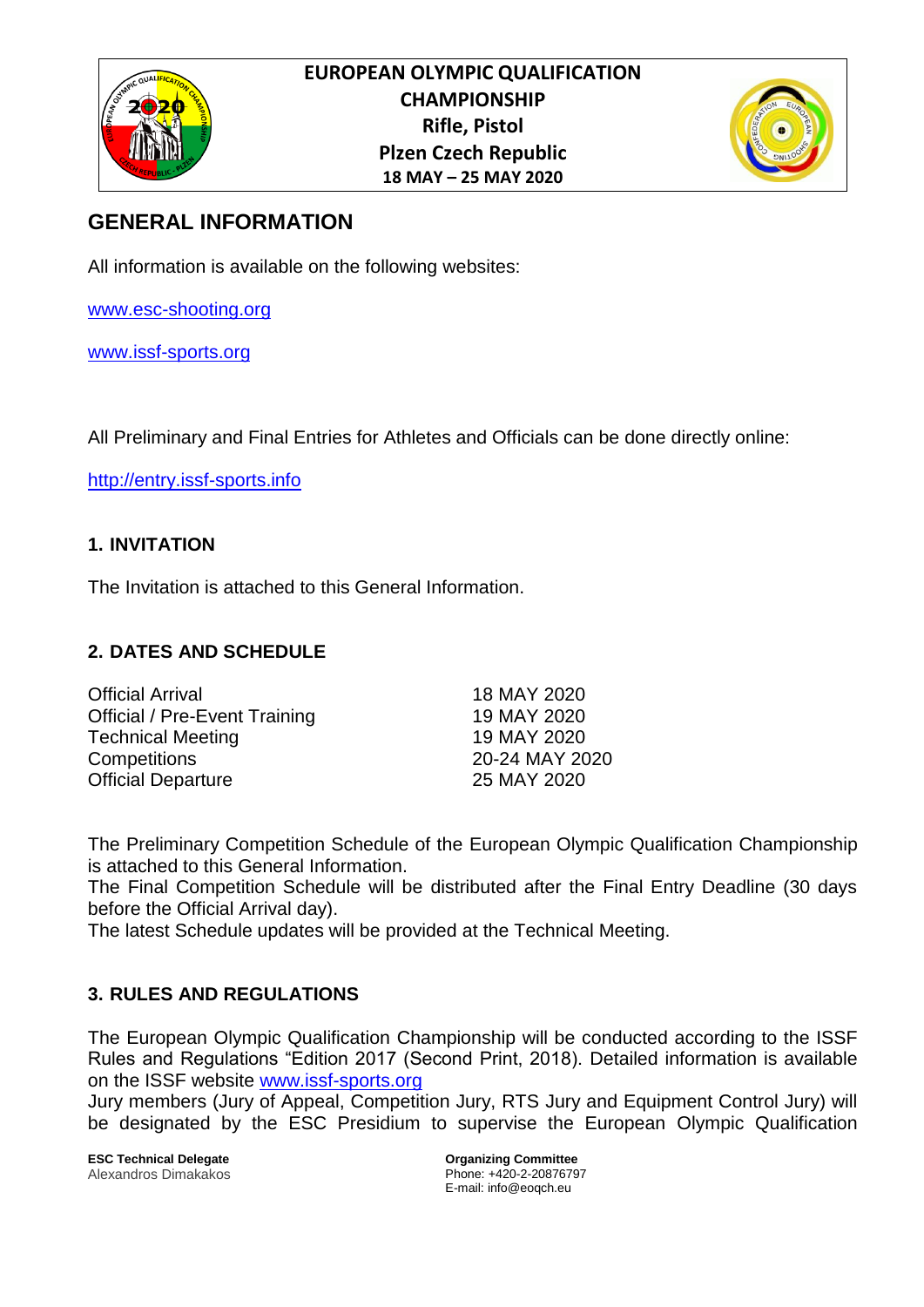Championship. Qualified Range Officers / Referees holding applicable ISSF licenses will conduct the competitions.

### **Rifle / Pistol Equipment**

Equipment Control will be conducted according to ISSF Rules using approved, calibrated instruments.

Pre-competition testing is not mandatory, however, athletes are responsible for competing with legal equipment and clothing. All athletes are urged to submit any doubtful equipment and clothing to Equipment Control for checking before the competition. All athletes are subject to being selected for random post-competition testing and will be disqualified if their equipment or clothing is not legal according to ISSF Rules.

#### **Rifle Clothing**

All rifle athletes must have ISSF seals with serial numbers on their jackets and trousers. Any rifle jackets or trousers that do not have ISSF seals must be submitted to Equipment Control for inspection and the affixing of a seal before the athlete's first competition. Jackets and trousers that were previously inspected and have an ISSF seal continue to be valid except that athletes with more than one jacket or trousers must report to Equipment Control before their first competition to confirm which jacket and which trousers they will use. All other seal numbers for that athlete will be cancelled. Athletes that wish to replace a registered jacket or trousers with a new clothing item must bring that item to Equipment Control for inspection and a new seal. Previous seals will then be cancelled. Rifle athletes can have only one active jacket and trousers at any time.

#### **Rifle Clothing Post-Competition Testing**

If one panel of a rifle jacket or trousers tests 2.9 or lower, the stiffness device must be recalibrated and the panel must be retested. If it fails again, but all other panels pass, the athlete will not be disqualified, but a written warning must be given to the athlete and the ISSF seal must be cut off. The athlete can continue using this clothing for that day in that event. If two or more panels fail, the athlete must be disqualified.

### **4. PARTICIPATION**

#### **Individual Events**

ESC Member Federations may enter a maximum of three (3) athletes per European Olympic Qualification Championship event and up to two (2) additional athletes to shoot "out-offcompetition''(called MQS Extra in the ISSF Online Registration Service).

The additional "out-of-competition'' athletes will be listed separately according to their results, but without ranking – these results cannot be recognized as World Records.

#### **Maximum Entry**

The maximum number of starts per event is the number of athlete entries that can be accepted for each ESC European Olympic Qualification Championship event. Range capacity is determined by the available shooting time and the number of available firing points.

**ESC Technical Delegate Organizing Committee** Phone: +420-2-20876797 Alexandros Dimakakos If the maximum number of starts is reached during the Final Entry process, a "waiting list" for that event(s) will be established. If cancellations are subsequently received, entries from the

E-mail: info@eoqch.eu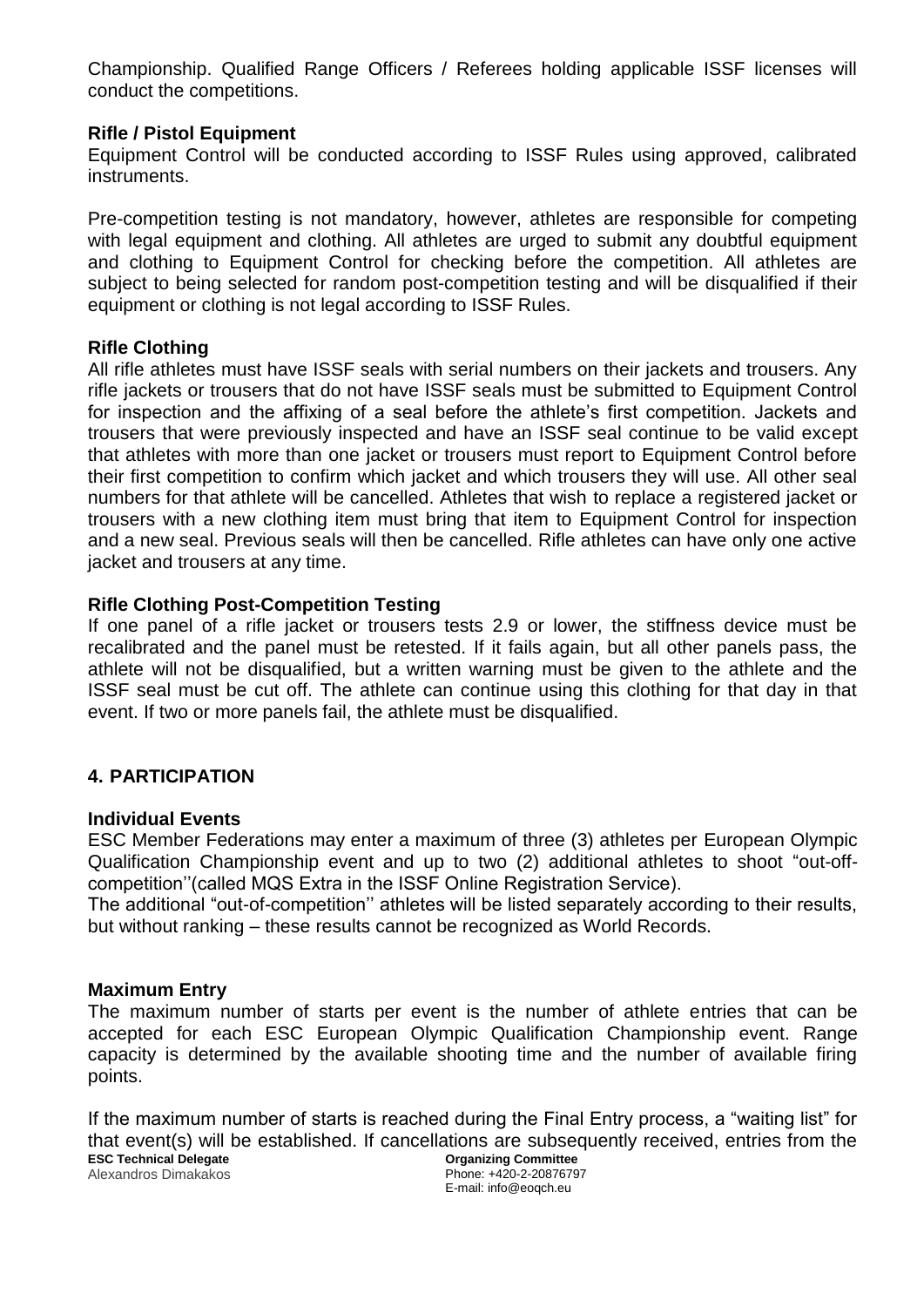waiting list will be entered on a first come, first served basis. ISSF Headquarters and the Organizing Committee will cooperate to determine if additional entries from the waiting list can be accommodated.

#### **ISSF ID Number**

All athletes must sign an "Athlete's Declaration" and have an official ISSF ID number issued before participation in the European Olympic Qualification Championship.

Athletes without an ISSF ID number will not be allowed to participate. ISSF ID numbers can be obtained from the ISSF Headquarters by using the official application form.

Athlete biographies will be distributed and photos will be taken

#### **Quota Places and MQS**

Quota Places for the 2020 Olympic Games Tokyo (JPN) will be awarded according to the Qualification System. Detailed information is available on the ISSF website [www.issf](http://www.issf-sports.org/)[sports.org.](http://www.issf-sports.org/) Results obtained during this ESC European Olympic Qualification Championship will be recognized as MQS for the 2020 OG.

# **5. ENTRY PROCESS**

Please complete the attached Registration Forms (Annex  $1 - 9$ ) and return them by the set deadlines.

Preliminary and Final Entries for Athletes and Officials must be returned to the ISSF Headquarters.

All other Registration Forms must be returned to the Organizing Committee or Travel Agency (see also: Summary of Deadlines).

#### **Preliminary Entries**

ESC Member Federations entering the European Olympic Qualification Championship must submit the Preliminary Entries not later than **18 FEB 2020**.

Please use the ISSF Online Registration Service [http://entry.issf-sports.info,](http://entry.issf-sports.info/) or exceptionally complete the Preliminary Entry Form (Annex 1) and return it by email or fax to the ISSF Headquarters.

#### **Final Entries**

ESC Member Federations must forward their Final Entries directly to the ISSF HQ. The Final Entry Deadline (30 days before the Official Arrival day) is **19 APR 2020**.

Please use the ISSF Online Registration Service [http://entry.issf-sports.info,](http://entry.issf-sports.info/) or exceptionally complete the Final Entry Forms (Annex 3) and return them by email or fax to the ISSF Headquarters.

#### **Late Entries**

Late Entries will only be accepted until the Late Entry Deadline (3 days before the Official Arrival day) which is **14 MAY 2020**, if the maximum number of athlete entries has not been reached.

Any additional entries received after the Late Entry Deadline, from **14 MAY 2020** onwards, may not participate.

Important Note: Until 3 days Late Entry Deadline, the change of names / athletes within an event in the Final Entries is possible without restriction and additional fees.

**ESC Technical Delegate Organizing Committee** Alexandros Dimakakos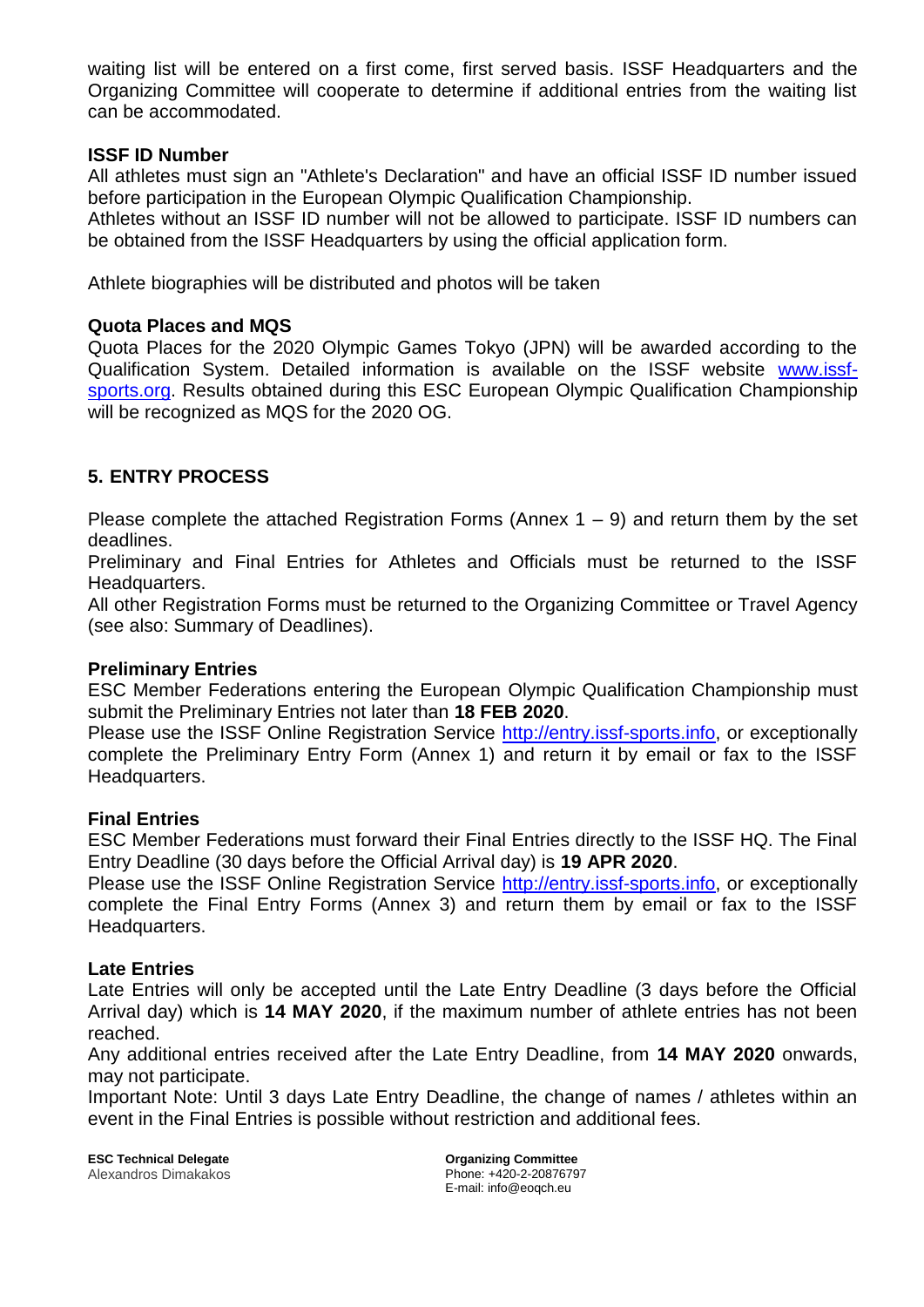### **Entry Changes after the Late Entry Deadline**

From **15 MAY 2020** onwards, only the following changes in the Final Entries are permitted:

- a) Replacement of a registered athlete by another already registered athlete in another event can be made only before 12:00h the day before the Pre-Event Training for that event.
- b) Change of Status in an event: a MQS athlete can replace a withdrawn team athlete. The withdrawn team athlete may not shoot for MQS. The exchange of athletes within an event is not permitted.

### **Entry Confirmation upon arrival**

All Team Leaders of ESC Member Federation delegations must report to the OC Entries Official and confirm the Final Entries. Entry confirmation must be completed before 12:00 the day before the Pre-Event Training.

# **Cancellation**

Any ESC Member Federation that reduces the number of athletes listed in their Final Entries after the Final Entry Deadline (**18 MAY 2020**) must pay all applicable fees and costs including entry fees according to the number of athletes and entries on the Final Entry Forms originally received. If the applicable fees and costs are not paid no member of that federation may participate.

### **Entry Fee**

The entry fees include all charges for registration, local transportation between shooting range and official hotels and doping control.

### **Fee Description**

| <b>EUR</b> | 170,00 Fee per athlete / per event    |
|------------|---------------------------------------|
| EL IR.     | 170.00 Fee per Mixed Team / per event |

- EUR 170,00 Fee per Mixed Team / per event
- EUR 50,00 Fee per Official
- EUR 50,00 Additional Late Entry Fee per athlete / per event
- EUR 170,00 Cancellation Fee per athlete / per event

### **Payment of Entry Fees**

Registration and payment of the Entry Fees will be carried out at the shooting range or per SWIFT prior to arrival.

Payments must be made in Euro and, if made through bank transfer, the amounts must be clear of any bank charges.

Credit cards, personal checks or traveler's checks will not be accepted.

### **Bank details for early transfer of funds:**

| <b>Beneficiary</b> | <b>CESKY STRELECKY SVAZ</b>          |
|--------------------|--------------------------------------|
| <b>Bank</b>        | Fio banka, a.s.                      |
| <b>Branch</b>      | Pobočka Praha 1                      |
| <b>Address</b>     | Senovážné náměstí 24, 116 47 Praha 1 |
| <b>SWIFT Code</b>  | <b>FIOBCZPPXXX</b>                   |
| <b>IBAN</b>        | CZ5420100000002201754000             |
|                    |                                      |

**ESC Technical Delegate Organizing Committee** Alexandros Dimakakos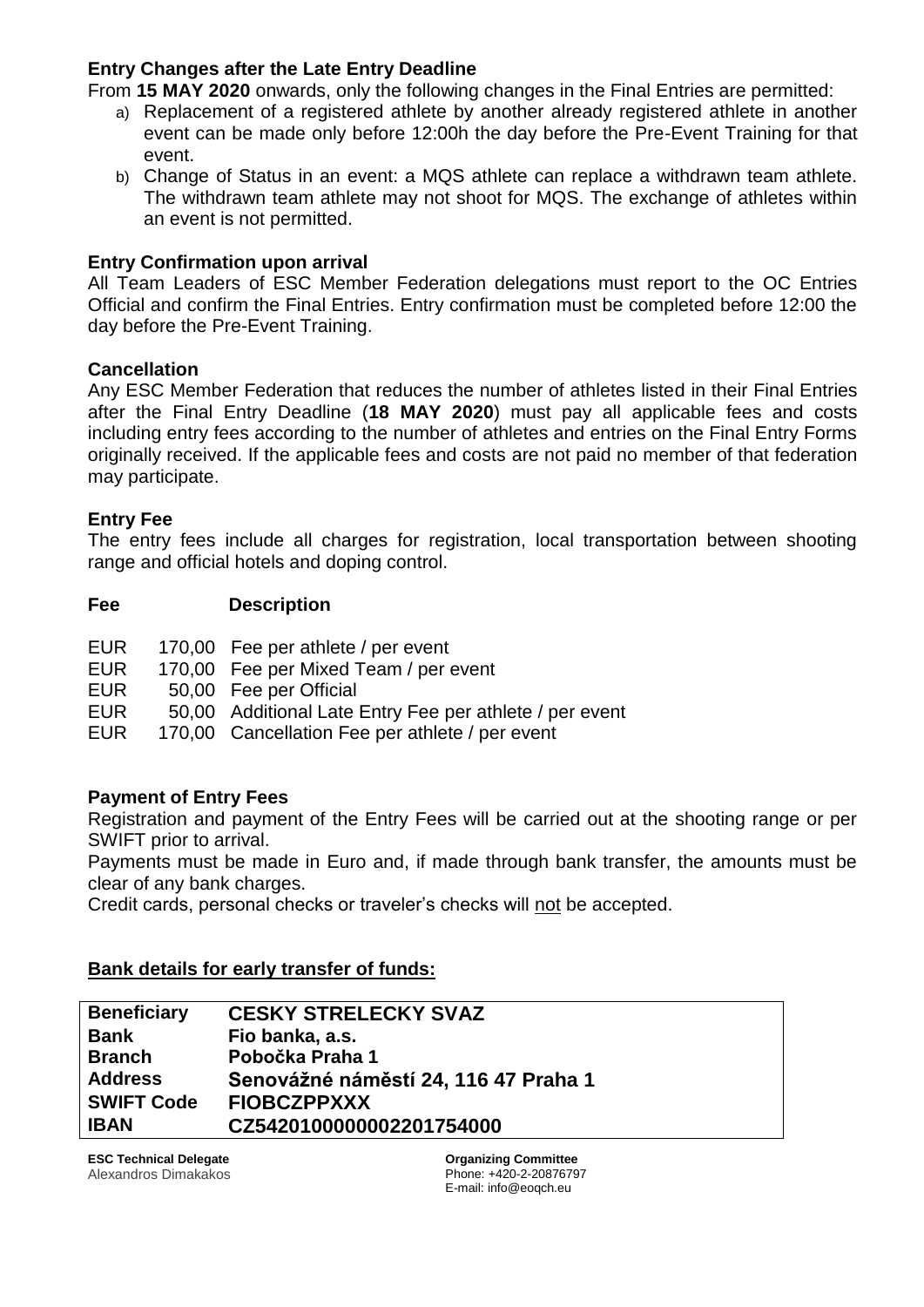Accreditation for Final Registration and payment is requested to be made by one (1) representative per each ISSF Member Federation. Please give a copy of the bank transfer voucher to the representative to bring with him/her to the Entry Confirmation if entry fees have been paid in advance.

#### **Accreditation Process**

All persons involved in the European Olympic Qualification Championship (Athletes, Team Officials, ISSF/ESC Officials, OC Officials, Media) must have accreditations that clearly identify the accreditation holder (with photograph, family name and first name, nation and function) in order to use the local transportation and to enter controlled areas on the shooting range.

Accreditations (for persons registered before the Late Entry Deadline and who have a photograph in the ISSF database) will be prepared by the ISSF Headquarters and Organizing Committee. All other accreditations will be prepared by the Accreditation Office of the European Shooting Olympic Qualification Championship.

Accreditations and BIB Numbers will be distributed by the Organizing Committee after payment of the entry fees.

# **6. SHOOTING RANGES AND VENUES**

The European Olympic Qualification Championship 2020 will take place at the "Plzen Shooting Range", Czech Republic.

#### **Address:**

ASS Plzeň Lobzy 1178 Plzen Czech Republic

Phone: +420-220876797 Fax: +420-220876797 E-mail: [info@eoqch2020.eu](mailto:info@eoqch2020.eu) Web: www.eogch2020.eu [www.shooting.cz](http://www.shooting.cz/)

The Plzen Shooting Range is situated at a 15 minute driving distance from the city center, and 88 km from Prague Vaclav Havel International Airport (PRG).

### **The complex consists of the following shooting facilities:**

50m – 70 firing points; 25m – 40 firing points; 10m - 50 firing points; fully equipped with SIUS targets.

Restaurant facility and adequate resting areas are avaliable for athletes and officials.

### **Rifle/Pistol**

The shooting range is equipped as follows:

Alexandros Dimakakos Range Description

**ESC Technical Delegate Organizing Committee** Phone: +420-2-20876797 E-mail: info@eoqch.eu 10m range 50 firing points, electronic targets SIUS 50m range 70 firing points, electronic targets SIUS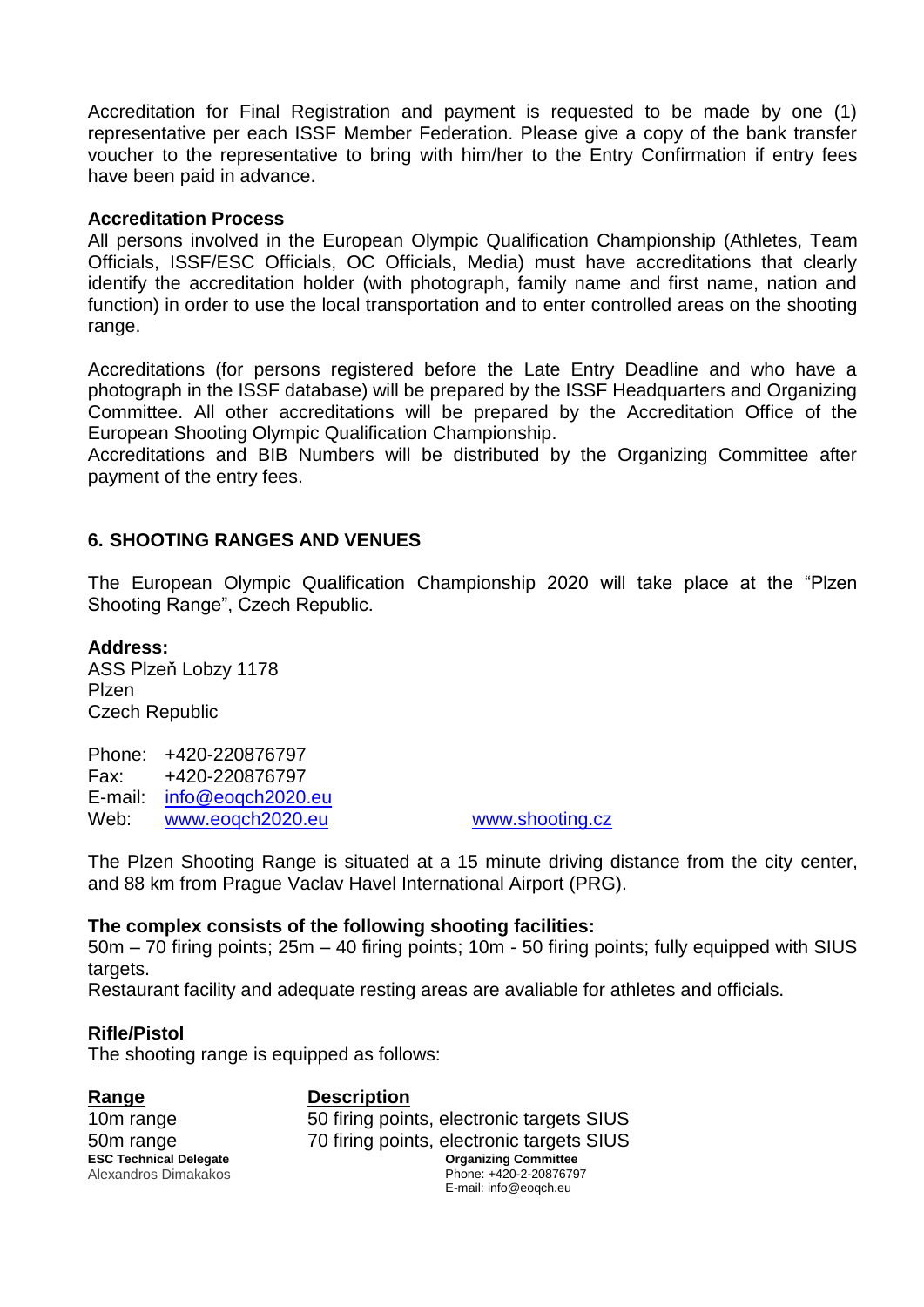### **MIXED TEAM**

| 10m Air Rifle  | Men/Women |
|----------------|-----------|
| 10m Air Pistol | Men/Women |

# **7. IMMIGRATION AND CUSTOMS REQUIREMENTS**

#### **Entry Visa**

Italy is a member of the European Union and Schengen Agreement. EU Nationals are able to enter Czech with a valid passport or with a valid ID Card.

Countries that require an Entry Visa for Czech Republic should apply to the Czech Embassy/Consulate in their Country well in advance before departure. Detailed information regarding Visa can be found in the website of the Czech Ministry of Foreign Affairs: [www.mzv.cz/](http://www.mzv.cz/)

Those Federations who need a specific Invitation Letter to apply for a Sport Visa, must contact the Czech Shooting Federation, not later than **20 MAR 2020**.

E-mail: [info@eoqch2020.eu](mailto:info@eoqch2020.eu) Phone: +420-2-20876797

The Czech Shooting Federation has no influence on the Embassies and will only be able to provide invitations for the period of the European Olympic Qualification Championship and eventual pre-event training.

#### **No Visa will be granted upon arrival at the airport.**

#### **Customs Formalities, import of Firearms**

All athletes must declare all the firearms and ammunition to be brought into the Czech Republic and return to the Organizing Committee the Firearm and Ammunition Form no later than **20 MAR 2020**.

Assistance of customs formalities will be provided by the Organizing Committee upon arrival.

A Firearm, ammunition and Equipment storage room will be located within the shooting range. The storage room will be available from the official arrival day 18/5/2020, up the official departure day 25/05/2020. Take notice that no weapon can be located in the official hotels.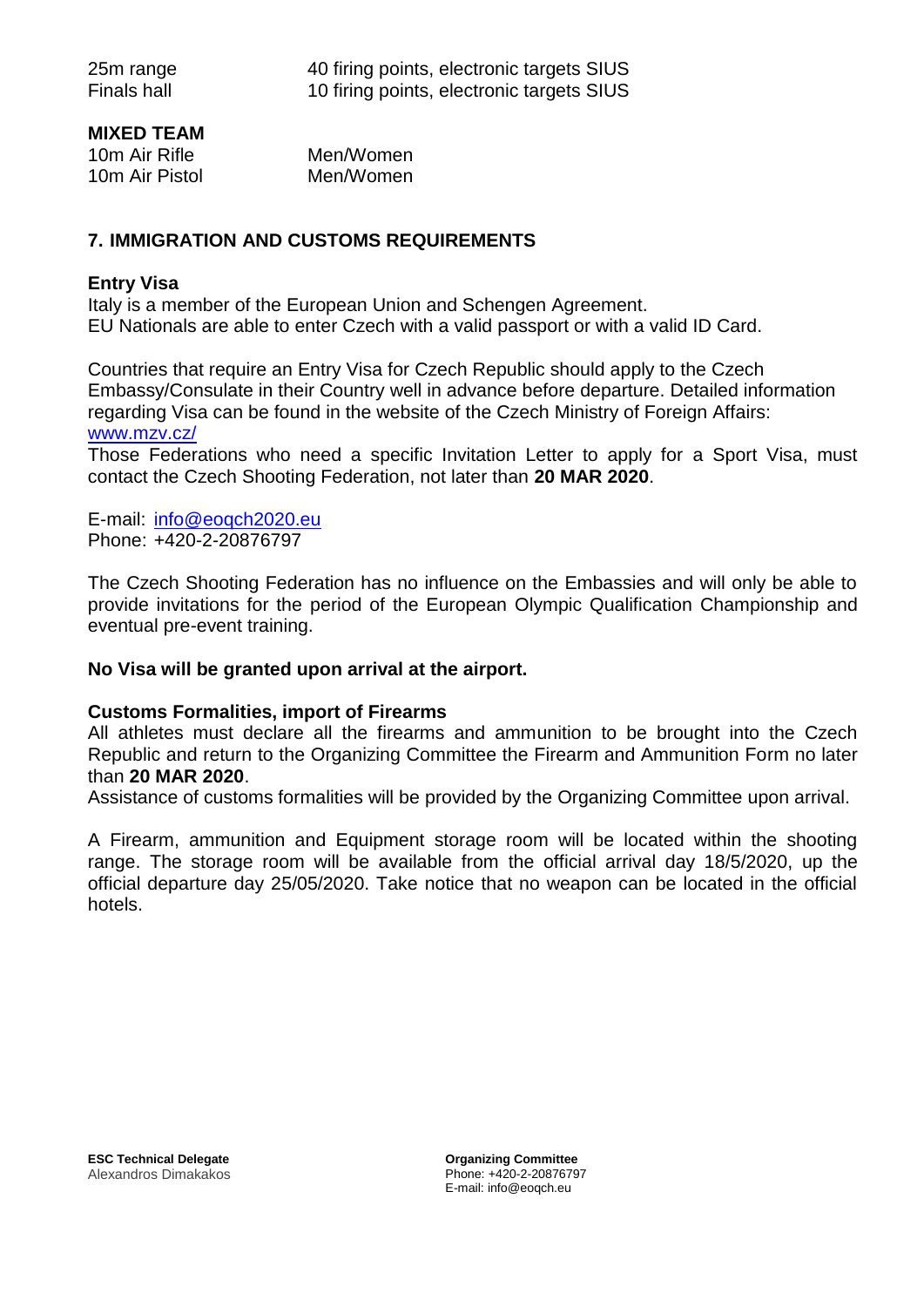# **8. ACCOMMODATION**

All the official Hotels rates are intended per room per night and include buffet breakfast.

### **Official Hotels Plzeň**

| <b>Courtyard by Marriott Pilsen****</b>         |   | Distance to shooting range km 4,8     |
|-------------------------------------------------|---|---------------------------------------|
| Sady 5. května 57, 301 00 Plzeň, Czech Republic |   | Distance to the historic center 100 m |
| www.courtyardpilsen.cz                          |   |                                       |
| Single                                          | € | 85.00                                 |
| Double /Twin                                    | € | 90.00                                 |
| Triple                                          | € | 110,00                                |

| <b>PRIMAVERA Hotel &amp; Congress centre****</b>                                      |   | Distance to shooting range km 5 |
|---------------------------------------------------------------------------------------|---|---------------------------------|
| Nepomucká 1058/128, 326 00 Plzeň, Czech Republic Distance to the historic center km 6 |   |                                 |
| www.primaverahotel.cz                                                                 |   |                                 |
| Single                                                                                | € | 70.00                           |
| Double /Twin                                                                          | € | 80,00                           |
| Triple                                                                                | € | 110.00                          |

Payments are to be made to:

| <b>Beneficiary</b>         | Libuše Hazuková                      |
|----------------------------|--------------------------------------|
| <b>Bank</b>                | Československá obchodní banka, a. s. |
| <b>Address</b>             | Radlická 333/150, 15057 Praha        |
| <b>Account</b>             | 277939782/0300                       |
| <b>Number</b>              |                                      |
| <b>SWIFT Code CEKOCZPP</b> |                                      |
| <b>IBAN</b>                | CZ88 0300 0000 0002 7793 9782        |

[hazukovo@gmail.com](mailto:hazukovo@gmail.com)

A 25% deposit by **18 JAN 2020** is mandatory. **Full payment 30 day before the arrival date.**

# **9. TRAVEL AND TRANSPORTATION**

#### **Plzen Shooting Range**

The official arrival and departure airport is PRAGUE VACLAV HAVEL AIRPORT (PRG). Transportation from to the airport will be provided according to your flight information.

The Organizing Committee will provide all participants with free round trip transportation (Hotel/Shooting Range/Hotel) as well.

The athletes who will arrive before the official arrival day or leave after the official departure day must contact the Organizing Committee well in advance.

**ESC Technical Delegate** *COMPONER COMMITTEE* **Organizing Committee** Alexandros Dimakakos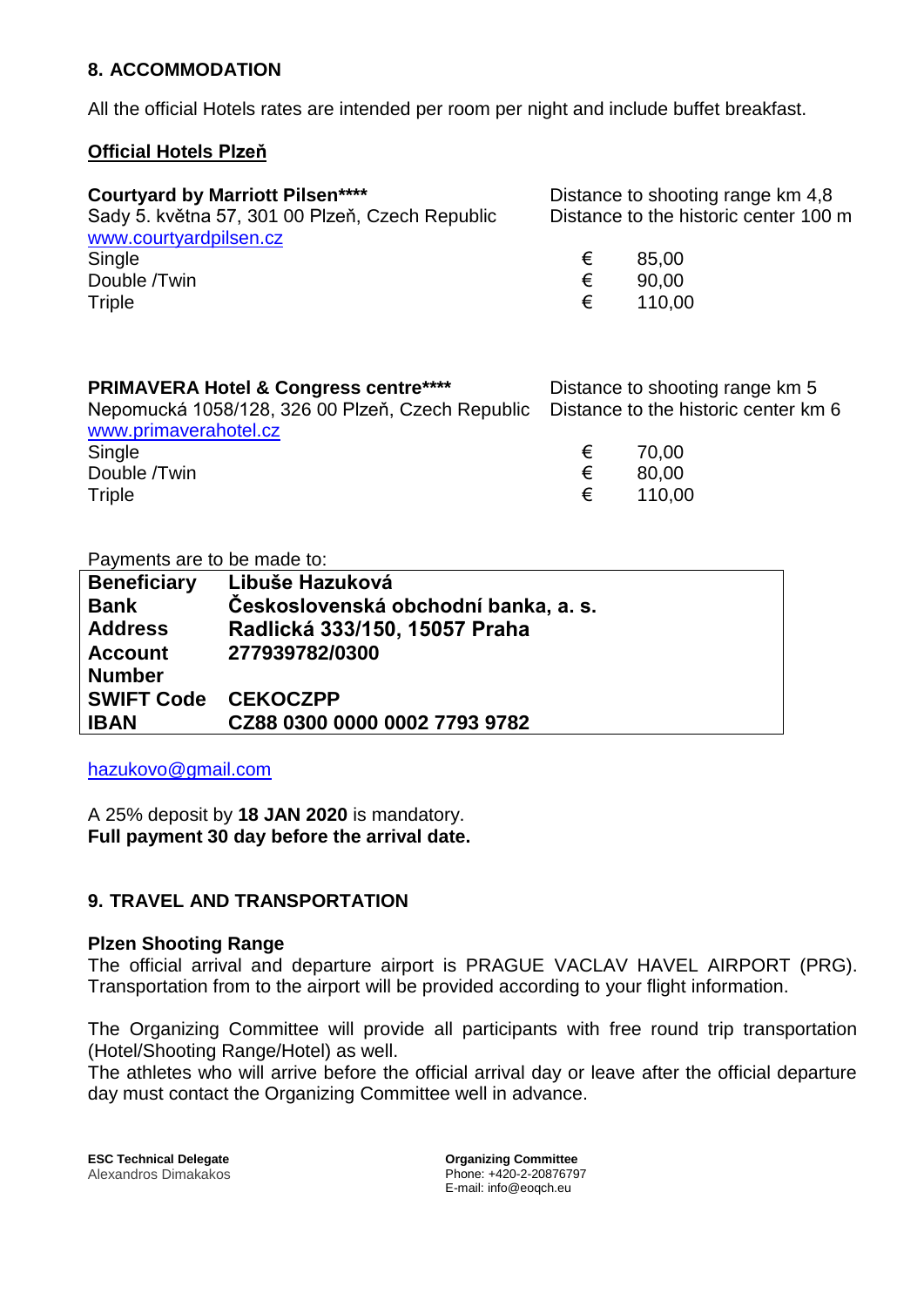All transportation services requested in the "Final Travel Form", not cancelled within three (3) days before arrival, will be applicable by the Organizing Committee according to the number of passengers appearing in the "Final Travel Form" for which the service has been required.

# **No assistance or transportation will be provided to the participants lodged in unofficial hotels.**

Local Transportation – Shuttle Service

Local transportation between the official hotels and the shooting range will be arranged by the Organizing Committee as from **18 MAY 2020**.

In case of accommodation in unofficial hotels, the local transportation has to be arranged by the participants.

# **10.COMPETITION RELATED PROCEDURES AT THE SHOOTING RANGE**

### **Technical Meeting**

The Technical Meeting will take place on **19 MAY 2020** at the shooting range.

Each participating ESC Member Federation should have at least one representative present to receive updated information regarding Final Competition Schedule (including Training Schedule), draw procedures and other important issues related to the European Championship.

### **Doping Control Tests**

The Organizing Committee will conduct Doping Controls Tests according to the ISSF Anti-Doping Rules and the ISSF Test Distribution Plan 2020 under the supervision of the ESC Technical Delegate.

### **11.CEREMONIES**

#### **Victory Ceremony**

The Victory Ceremonies will take place at the shooting range immediately after the end of each Final (see also: Final Competition Schedule).

During the ceremonies the athletes are required to present themselves in their official national uniform or national tracksuits (tops and bottoms).

#### **Flags and Anthems**

Each participating team is required to bring with the national flag (approx. size 100x150cm) and (1) national anthem on standard CD or USB (40-50 seconds).

### **12.WEATHER INFORMATION**

During the period of May, the weather in Plzen city is normally pleasant. The average temperature is about 10 - 20 degrees Celsius during the day and 8 - 12 degrees during the night. But it may vary from quite warm to cold with showers.

**ESC Technical Delegate Organizing Committee** Alexandros Dimakakos